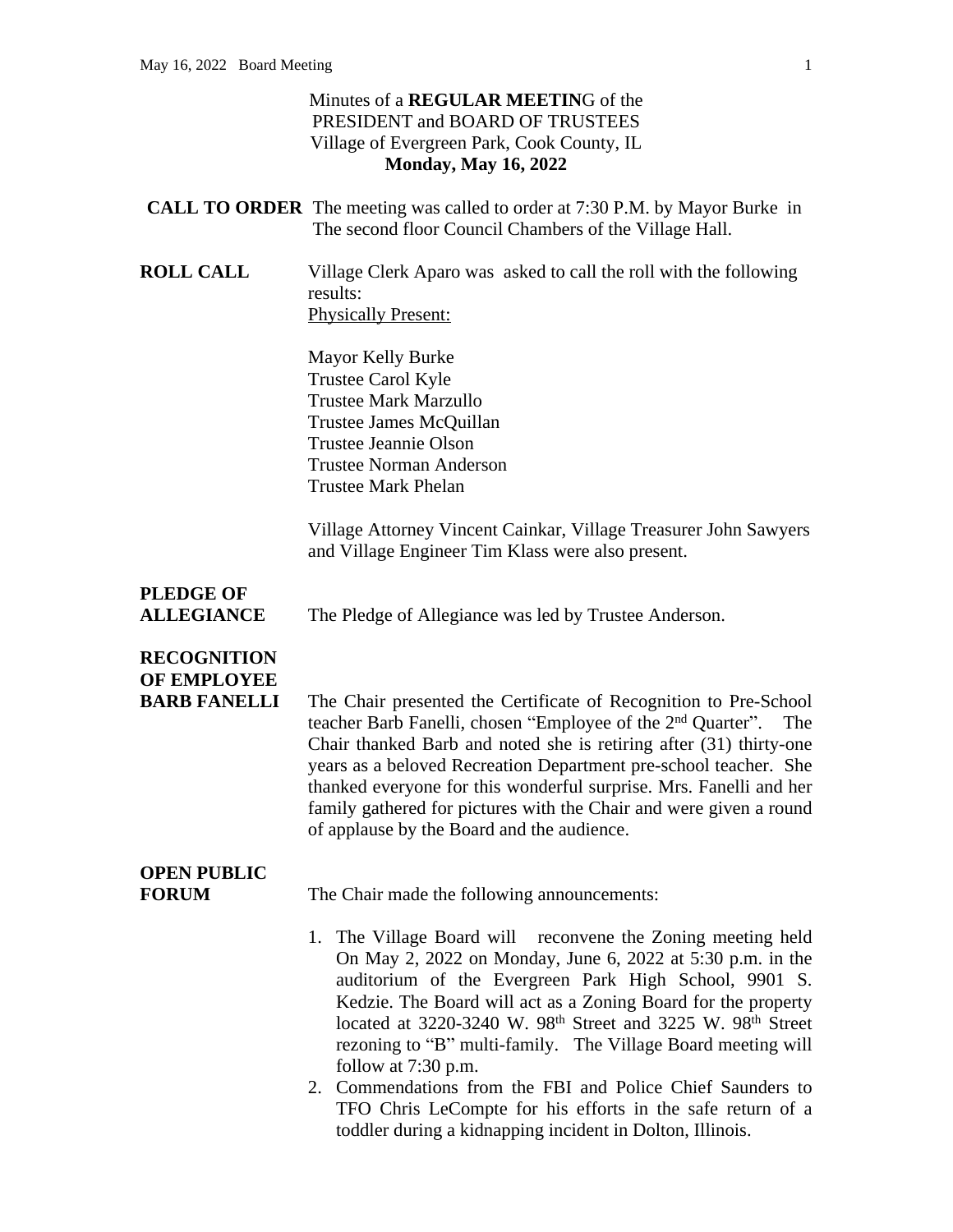- 3. Evergreen Park High School Sports Complex Fitness Center at  $2700$  W.  $91^{st}$  is offering pool and gym memberships to Evergreen Park residents and non-residents. Fees and times are available on the EP High School and Village websites.
- 4. Commendations to the following Evergreen Park Police Lt. Stiers, Sgt. Bielanski, Det. Cavato, and Officers O'Connor, Schleder and Smiley. The Chair stated the incident involved a robbery of a teen's cell phone near OSF and 7-11, which resulted in felony charges.
- 5. Monday May 30, 2022 the Village Hall will close in honor of Memorial Day.
- 6. Farmers Market is every Thursday at Yukich Field from 7 am to 1:00 p.m.
- 7. Animal Licenses are due June 1, 2022.
- 8. Tuesday, May 24, 2022 at 4:00 p.m., Youth Director, Pyeisha Allen will host the opening of the Youth Garden. Pyeisha obtained grant monies to fund this project.
- 9. Everyone is invited to attend the free annual Children's Health Fair on Wednesday, May 25, 2022 from 3:30 p.m. to 6:30 at the EP Fire House, 9000 S. Kedzie.
- 10. The American Legion Post will host a Memorial Day Service at 10:00 a.m. at the American Legion to honor all those military personnel who served and gave the ultimate sacrifice.
- 11. The Chair congratulated EP alumni and former professional baseball player, Donn Pall on the retirement of his number at EPCHS earlier today. Trustees in attendance stated it was a wonderful event.

#### **OPEN PUBLIC AUDIENCE**

NONE.

## **REGULAR AGENDA**

**MINUTES** Motion by Trustee Phelan second by Trustee Kyle to waive the reading of the minutes of the May 2, 2022 Regular Meeting of the President and Board of Trustees as presented was passed by unanimous voice vote and so ordered by the Chair.

#### **RESOLUTION NO. 14-2020**

Motion by Trustee Marzullo second by Trustee McQuillan to approve **Res. No. 14-2022** with \$ 375,819.64 in the General Corporate Fund, \$ 76,568,43 in the Water Management Fund, \$ 20,385.20 in the 95th Street TIF Fund, and \$ 13,000.00 in the Street Bond Fund for a total of \$ 485,773.27. Upon roll call, voting YES Trustees, Marzullo, McQuillan, Olson, Anderson, Phelan and Kyle voting NO: NONE. The motion was passed and so ordered by the Chair.

**VILLAGE TREASURER**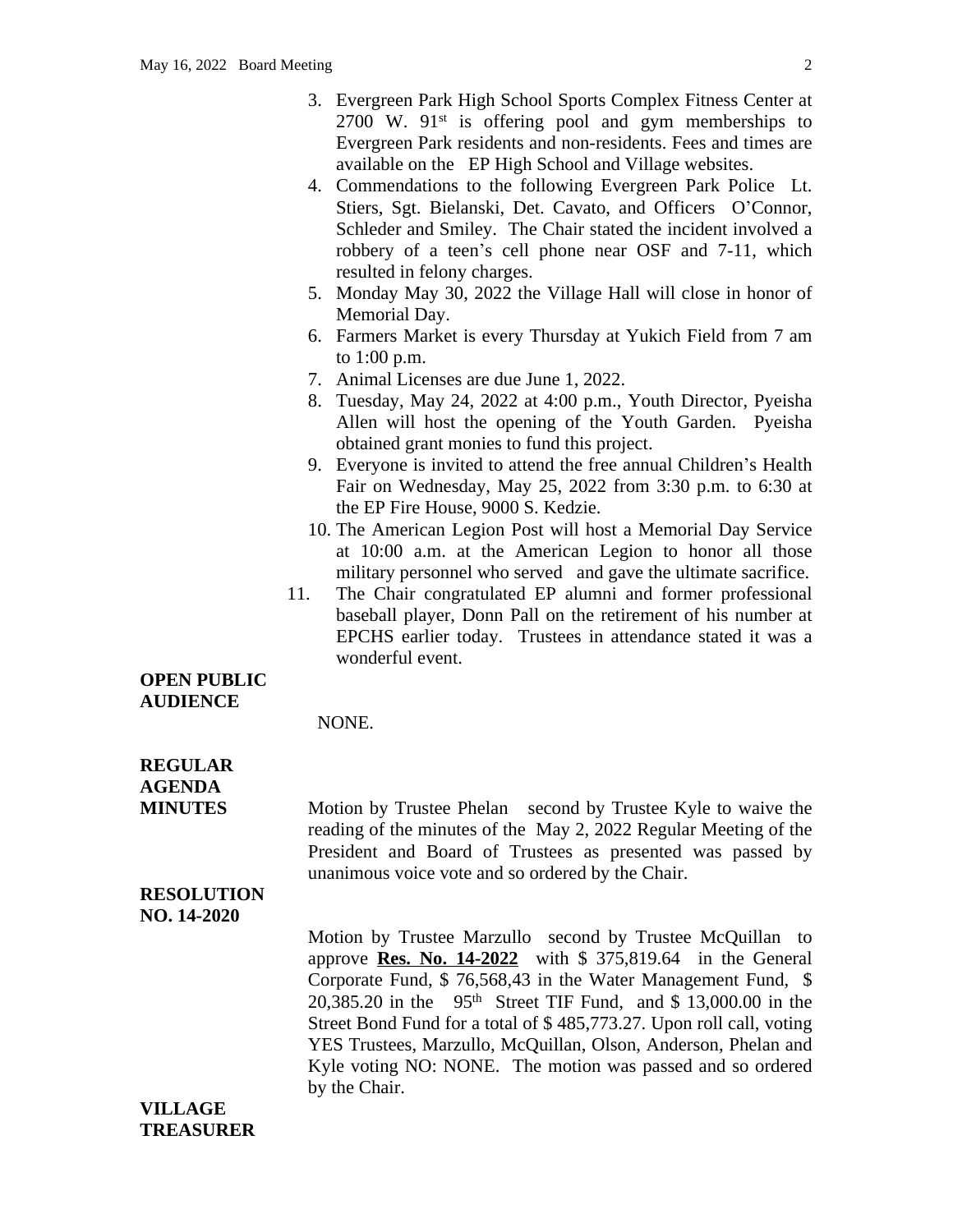**REPORT** Motion by Trustee Phelan second by Trustee Kyle to approve the Village Treasurer's report for **May 2022** in the amount of \$7, 093,984.77 in the General Fund and \$ 5,799,138.91 the Sewer and Water Fund. The motion was passed by unanimous voice vote and so ordered by the Chair.

## **BUSINESS**

**CERTIFICATES** NONE.

#### **ORDINANCE**

**NO. 11-2022** Motion by Trustee Marzullo second by Trustee McQuillan to approve **ORDINANCE NO. 11-2022, " AN ORDINANCE FIXING A TIME AND PLACE FOR THE PUBLIC HEARING ON THE VILLAGE OF EVERGREEN PARK TRIANGLE TIF REDEVELOPMENT PROJECT AREA, REDEVELOPMENT PLAN AND PROGRAM, AND TAX INCREMENT ALLOCATION FINANCING."** THE Chair noted this meeting will be held on Monday, June 27, 2022 at 4:00 p.m.in Council Chambers of the Village Hall. Upon roll call, voting YES: Trustees Olson, Anderson, Phelan, Kyle, McQuillan and Marzullo; voting NO: NONE. The motion was passed and so ordered by the Chair.

# **VILLAGE**

**HALL HOURS** Motion by Trustee McQuillan second by Trustee Kyle to approve the request from the Chair to change Village Hall hours for the summer. The Chair stated the Clerk has done research with other Villages regarding hours. She added the earlier start times and later hours on Wednesdays will accommodate more residents. Adjusted hours are Mondays 8:30 a.m. to 7:00 p.m. -Tuesdays 8:30 a.m. – 5:00 p.m. - Wednesdays 8:30 a.m. to 1:30 p.m. - Thursdays and Fridays 8:30 a.m. to 5:00 p.m. closed on Saturday. Upon roll call, voting YES Trustees Anderson, Phelan, Kyle, Marzullo, McQuillan, and Olson voting NO: NONE. The motion was passed and so ordered by the Chair.

### **CHANGE BOARD MEETING**

**START TIME** Motion by Trustee Kyle second by Trustee Phelan to approve the Chair's request to **permanently change** the start time of the Regular Board of Trustees meetings from **7:30 p.m. to 6:30 p.m.** beginning with the second meeting on Monday, June 20, 2022. The Chair also requested following Board meetings be cancelled, July 5<sup>th</sup> and August 1, 2022. Village Board meetings will be at 6:30 p.m. on July 18 and August 15, 2022. Upon roll call voting YES Trustees Phelan, Kyle, Marzullo, McQuillan, Olson and Anderson, voting NO: NONE. The motion was passed and so ordered by the Chair.